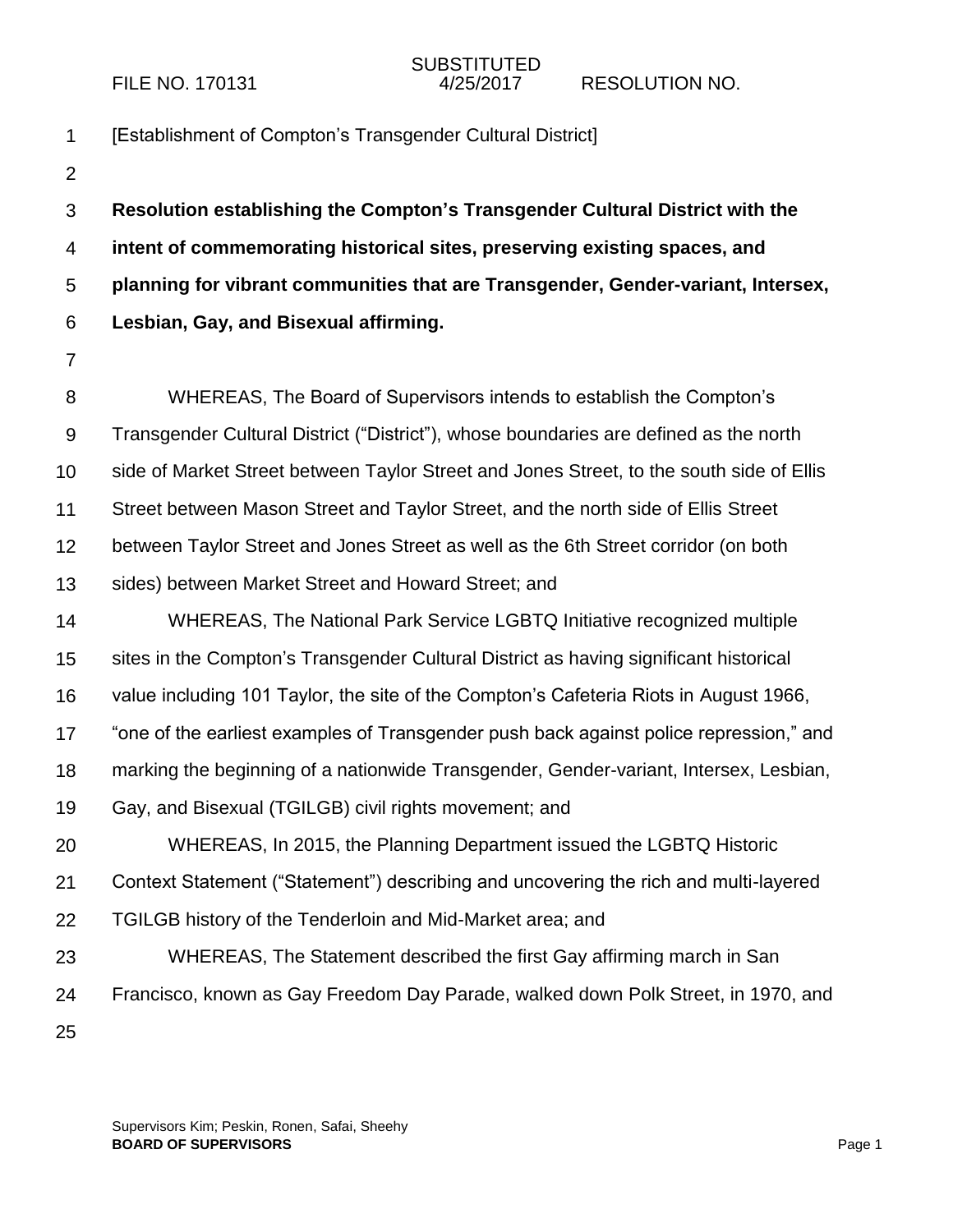1 2 the latest incarnation, the San Francisco Pride Celebration, currently marches down Market Street, through parts of the District; and

3 4 5 6 7 8 WHEREAS, The Statement outlined the rich history of the Tenderloin and Mid-Market area including having been the site of some of the first lectures on homosexuality by anarchist Emma Goldman in 1899 at 117 Turk Street; the first and largest public gathering of Lesbians at the Hotel Whitcomb at 1231 Market Street; and the first public discussion on parenting for both gay men and lesbians at Glide Memorial Church at 441 Ellis Street in 1966; and

9 10 11 12 13 14 15 16 17 18 19 20 21 22 23 24 WHEREAS, The TGILGB community has frequently relied on night-life spaces as the centers of community-building and the Tenderloin and Mid-Market area have been the hub of gay nightlife from the 1920s to the present, and these past and present spaces of theaters, bars, cafes, and clubs include: The Old Crow at 962 Market Street; Silver Rail at 974 Market Street; Gangway at 841 Larkin Street; Aunt Charlie's at 133 Turk Street; Tait's Café at 44 Ellis Street; Why Not at 517 Ellis Street; Gilded Cage at 126 Ellis Street; Peter Pan at 30 Mason Street; Rocket Club at 230 Turk Street; Blue and Gold at 136 Turk Street ; Club Turkish Baths at 132 Turk Street; Streets of Paris at 54 Mason Street; Frolic Room at 141 Mason Street; Donut Palace at 1019 Market Street; Deco Lounge at 510 Larkin Street; Tea Room Theatre at 154 Eddy Street; Queen Mary's Pub at 133 Turk Street; Strand Theater at 1051 Market Street; Jackson's Bar and Grill at 118 Jones street; Crystal Bowl at 1032 Market Street; 1228 Club at 1228 Sutter Street; Kip's Bar at 70 Eddy Street; Tay-Bush Inn at 900 Bush Street; 585 Club at 585 Post Street; and the Rocket Club at 236 Leavenworth Street, as well as The Doggie Diner; The Hillard; The Sound of Music; Rossi's and The Chukker Club which were central meeting spaces for the Transgender community; and

25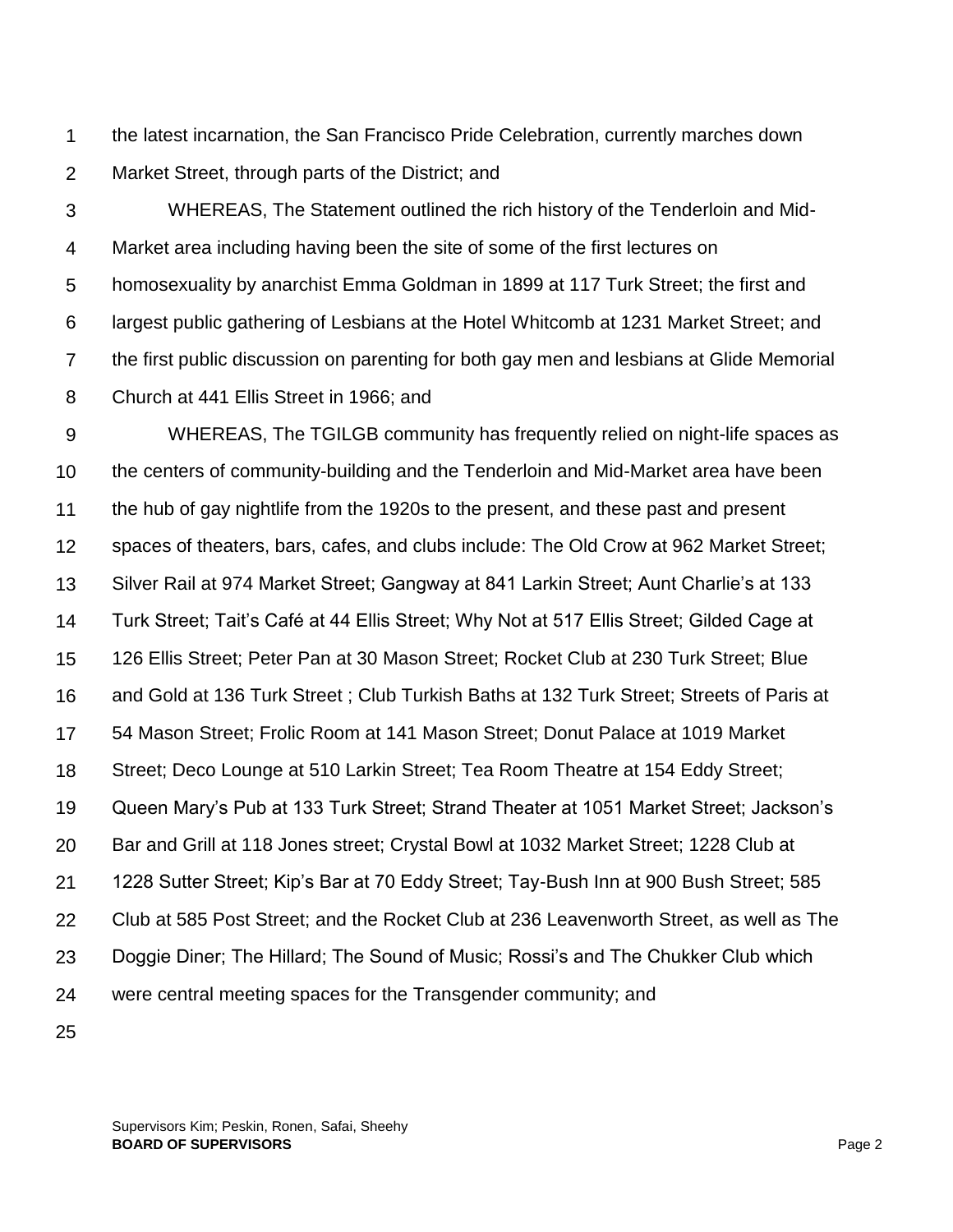1 2 3 WHEREAS, The Tenderloin and Mid-Market area was the site of literary inspiration and freedom, and also hosted the Adonis bookstore at 348 Ellis Street as one of the first gay bookstores in the nation; and

4 5 6 7 8 9 10 11 12 13 14 15 16 17 18 19 20 WHEREAS, The Tenderloin and Mid-Market area became a nucleus of social services directed at TGILGB people including the Tenderloin Clinic at 251 Hyde Street, which provided services to gay San Franciscans in the 1980s, the Tenderloin AIDS Network at 200 Golden Gate Avenue, and the Janus Information Facility at 681 Ellis Street, which supported Female to Male ("FTM") medical transitions; the National Transsexual Counseling Unit on Golden Gate between Leavenworth and Jones, which operated the first peer-run drop in trans counseling service in the world, funded by Transgender industrialist and philanthropist Reed Erickson; the Helping Hands Center, home to Gay Activist Alliance, Lavender Panthers, and various trans centers social services for neighborhood residents; Glide Memorial Methodist Church, who ministered to LGBT people, particularly youth, and were many important organization and efforts were founded including: the queer street youth organization Vanguard; the first Transgender support group called Conversion Our Goal; the organization that became the Central City Anti-Poverty District; the first Christian ecumenical organization to address LGBT issues called The Council on the Religion and the Homosexual; Citizen's Watch, a queer-led police-monitoring group; as well as the offices of Del Martin and Phyllis Lyon; and

21 22 23 24 25 WHEREAS, Many TGILGB persons, specifically Transgender and Gendervariant individuals, faced and continue to face discrimination in accessing housing, and the Tenderloin was and is a refuge, specifically SRO (Residential Hotels) housing stock such as the El Rosa Hotel at 166 Turk Street; The Camelot Hotel on Turk; The Hyland Hotel at 101 Taylor; The Bijou at Turk and Mason and The Ambassador Hotel, that in the1960s rented to Transgender women; and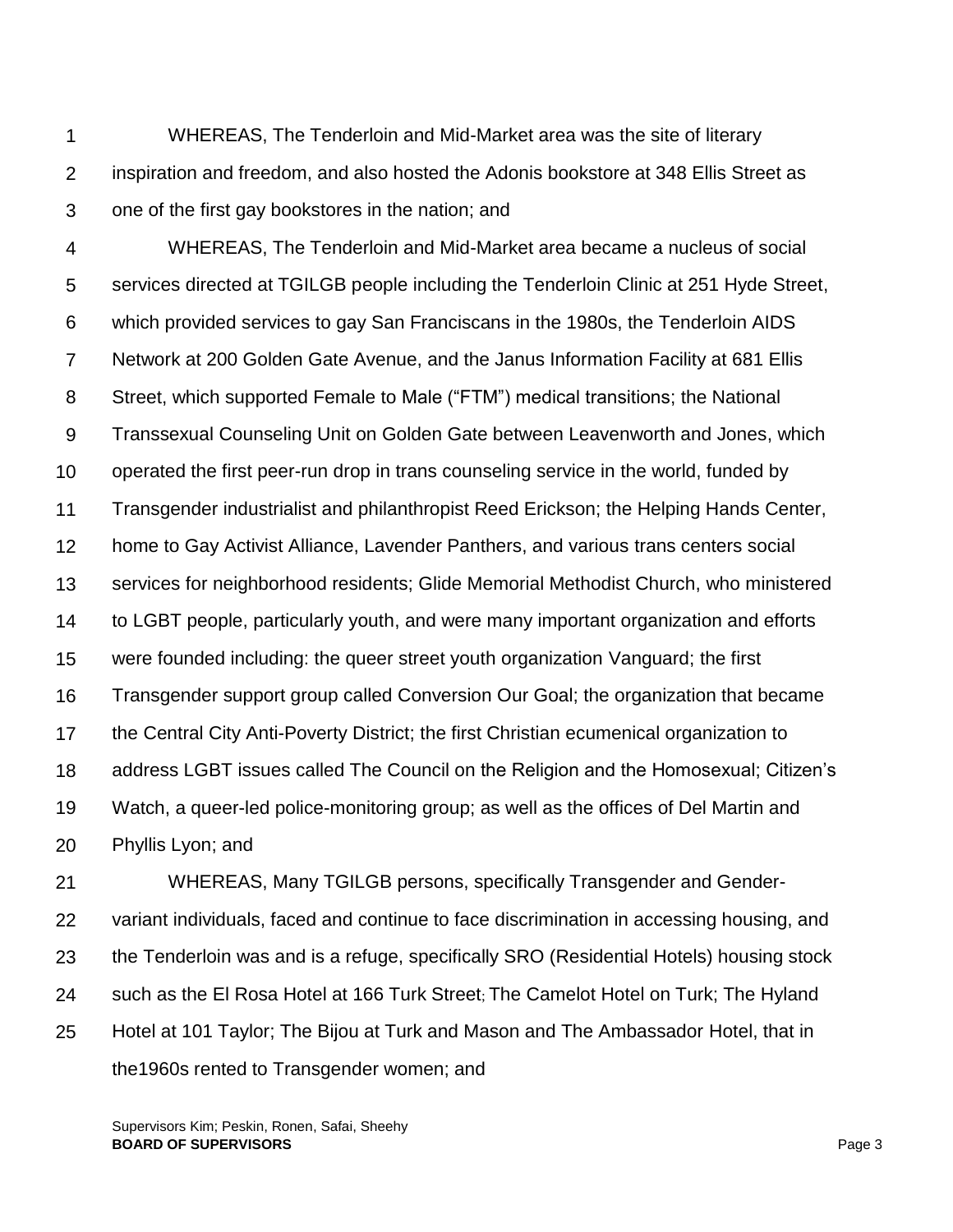1 2 3 WHEREAS, Today there is a vibrant TGILGB community, in the Tenderloin and Mid-Market area, and in specific Transgender women, who consider the Tenderloin the last place of refuge; and

4 5 6 7 WHEREAS, According to the 2015 San Francisco Homeless Point-In-Time Count Report and Survey, 29% of all homeless people are TGILGB, many of whom are on the streets in and around the District and transition into low-income hotels in the District; and

8 9 10 11 12 13 14 15 16 17 18 19 20 21 22 23 WHEREAS, The Trump administration has a complete disregard for the lives and safety of the TGILGB community, and in particular Transgender women, and has recently instructed the Department of Justice and the Department of Education to withdraw guidance to schools receiving federal funds to interpret Title IX as a protection against discrimination based on gender identity and expression; and WHEREAS, While the Board wishes to memorialize the whole history of the Tenderloin and Mid-Market area, acknowledging the District within the aforementioned boundaries seeks to create a vibrant, safe, and supportive neighborhood for the Transgender community particularly trans women of color; now, therefore, be it RESOLVED, That the Board of Supervisors of the City and County of San Francisco establishes the District to preserve and further develop the Tenderloin and Mid-Market area's past, present, and future manifestation of TGILGB communities and resources, recognize the historical and present contributions of the community and neighborhood, and to specifically stabilize TGILGB residents and their housing, artists and performing arts institutions, businesses and community-serving institutions; and, be it

24 25 FURTHER RESOLVED, That the Board of Supervisors urges the Planning Department along with the Office of Economic Workforce Development, to establish a District working group consisting of members of the community representing the